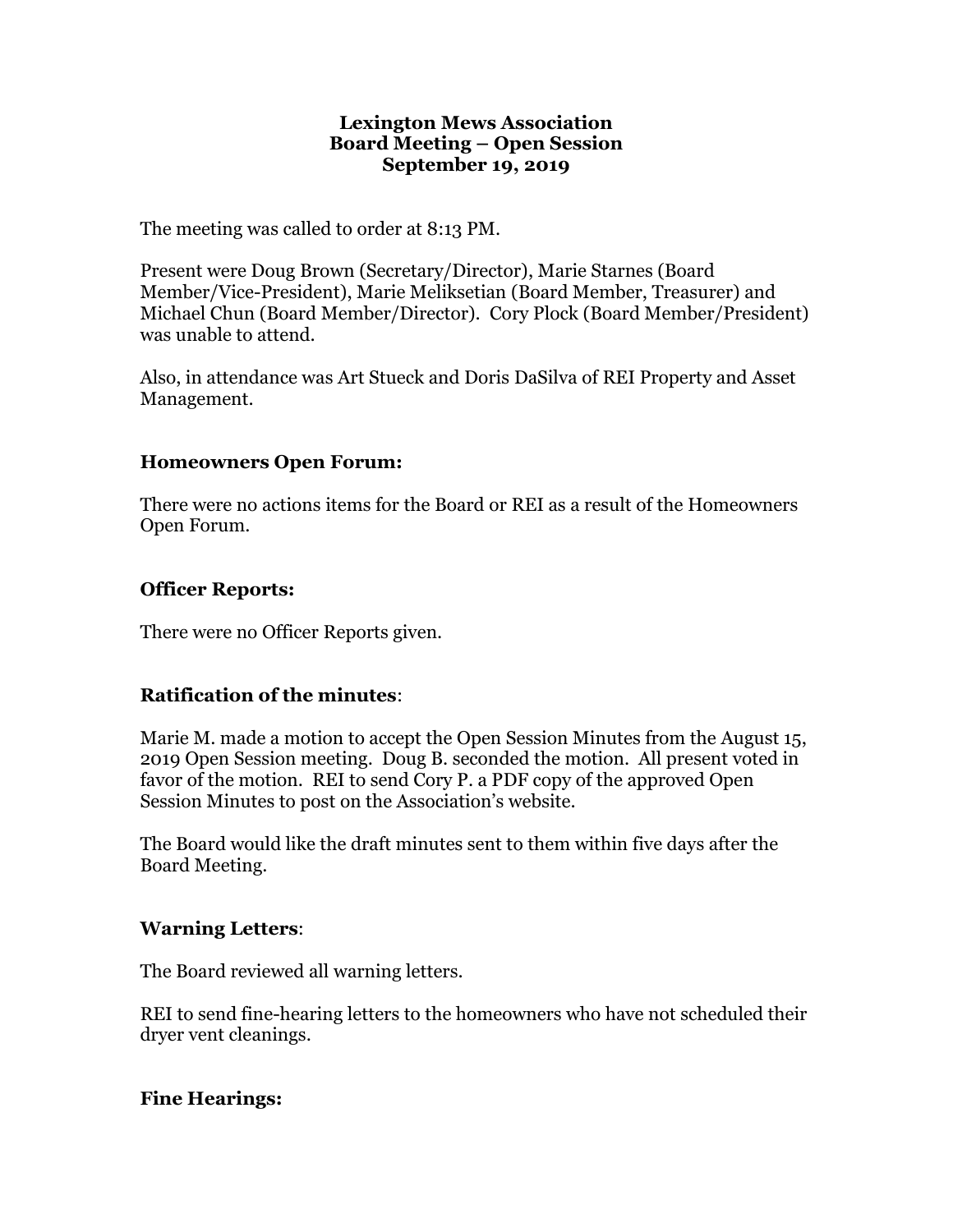# **REI's report on follow-ups from the last board meeting:**

REI to follow-up on obtaining quotes for a pool service vendor for the 2020 Pool Season. REI to send a contract termination letter to the current pool vendor.

REI to follow-up on obtaining quotes for a cleaning company for the 2020 Pool Season. REI to send a contract termination letter to the current vendor.

REI to follow-up with J & J Pool & Concrete Services to have them inspect the pool and provide a quote to address the holes at the bottom of the pool before the pool opens again in the 2020 pool season.

## **Financials:**

The August 31, 2019 financials were reviewed.

REI to double check the "as of date" for the Chase Bank Account on the financials.

REI to send a GL report for the Pool Supplies and Maintenance category.

REI to notify accounting to send the December 2019 Reserve Transfer check before the payables so that the check hits the bank account before the end of the year.

The Board will review the revised Maintenance Standards and will get back to REI with their notes and revision to be sent out for Notice and Comment to the community.

# **Work Orders:**

REI to issue a work order to pressure wash the brick by the center island and by the bus stop.

REI to issue a work order to address the sidewalk between the 1000 and 1200 building. The sidewalk is cracking and crumbling in 2 locations.

### **New Business:**

 $N/A$